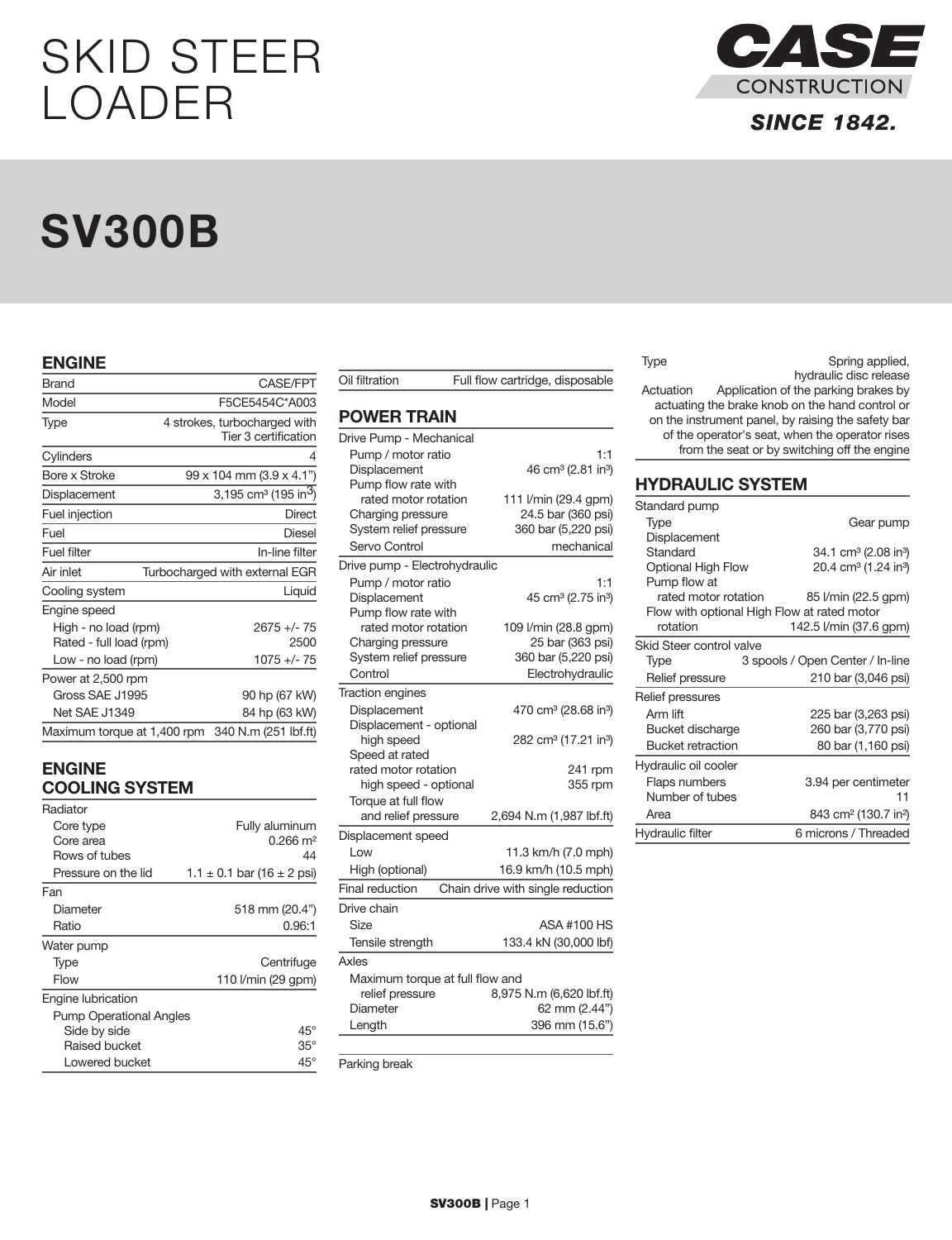## INSTRUMENT PANEL

| Indicators                                    |
|-----------------------------------------------|
| Digital hour meter                            |
| LCD fuel level bar graph with low level alarm |
| Warning lights with alarms                    |
| High engine coolant temperature               |
| Low engine oil pressure                       |
| Engine malfunction                            |
| Low hydraulic charging pressure               |
| Hydraulic oil filter restriction              |
| High hydraulic oil temperature                |
| Alert alarms                                  |
| Low battery voltage                           |
| (including indicator light)                   |
| Indicator lights                              |
| Engine pre-heating                            |
| Parking break                                 |
| Notice to place the safety bar                |
|                                               |

# ELECTRIC SYSTEM

| Alternator                                                                               | 120A   |
|------------------------------------------------------------------------------------------|--------|
| Starting motor                                                                           | 3.2 kW |
| Battery                                                                                  |        |
| 12 V. low maintenance, 925 CCA for<br>cold cranking at -18 $^{\circ}$ C (0 $^{\circ}$ F) |        |

## OPERATOR ENVIRONMENT

| ROPS / FOPS cab with side screens          |
|--------------------------------------------|
| Tilting ROPS / FOPS frame                  |
| Rear window with emergency exit            |
| Instrument panel                           |
| 51mm retractable seat belt (2")            |
| Manual and foot throttle                   |
| Alarm package                              |
| Cabin roof lining                          |
| Solar roof                                 |
| Cup holder                                 |
| Power outlet                               |
| Foot rest                                  |
| Storage tray                               |
| Ergonomic low effort manual controls       |
| Padded safety bar with integrated armrest  |
| Loader controls locking system             |
| Electric parking brake control             |
| Rubber mat for floor protection / cleaning |
| Suspension vinyl seat                      |

## **CYLINDERS**

| Lift cylinder           |                   |
|-------------------------|-------------------|
| Cylinder diameter       | 69.9 mm (2.75")   |
| Stem diameter           | 44.5 mm (1.75")   |
| <b>Stroke</b>           | 886.5 mm (2' 11") |
| Closed length           | 1,205 mm (3' 11") |
| <b>Bucket cylinders</b> |                   |
| Cylinder diameter       | 76.2 mm (3")      |
| Stem diameter           | 38.1 mm (1.5")    |
| <b>Stroke</b>           | 410 mm (1' 4.1")  |
| Closed length           | 610 mm $(2')$     |

# OPERATIONAL WEIGHTS

| Operational weight               | 3,765 kg (8,300 lb) |
|----------------------------------|---------------------|
| Transport weight                 | 3,610 kg (7,959 lb) |
| Cab side windows                 | 21.3 kg (46.9 lb)   |
| Lexan® Door                      | 34 kg (75 lb)       |
| Glass door with windshield wiper | 34 kg (75 lb)       |
| Suspension seat                  | 10 kg (22 lb)       |

# SERVICE CACAPACITIES

| Fuel tank                         | 96.5   (25.5 gal) |  |
|-----------------------------------|-------------------|--|
| Engine oil pan (with filter)      | $9.5$   (10.0 gt) |  |
| Hydraulic system                  |                   |  |
| Storage                           | $22.7$   (6 gal)  |  |
| Storage for chains (on each side) |                   |  |
|                                   | 22.2 l (23.5 gt)  |  |

T

## TIRE SELECTION

|                                                 | Size    | <b>Overall width</b>    |
|-------------------------------------------------|---------|-------------------------|
| Galaxy XD 2002 (12x16.5 Heavy Duty (70 OTW))    | 12x16.5 | $1,785$ mm $(5' 10.3")$ |
| TWEEL All Terrain (12X16.5 TWEEL 70 OTW)        | 12x16.5 | $1,785$ mm $(5' 10.3")$ |
| Galaxy Beef Baby III (14x17.5 Premium (76 OTW)) | 14x17.5 | 1,930 mm (6' 4")        |

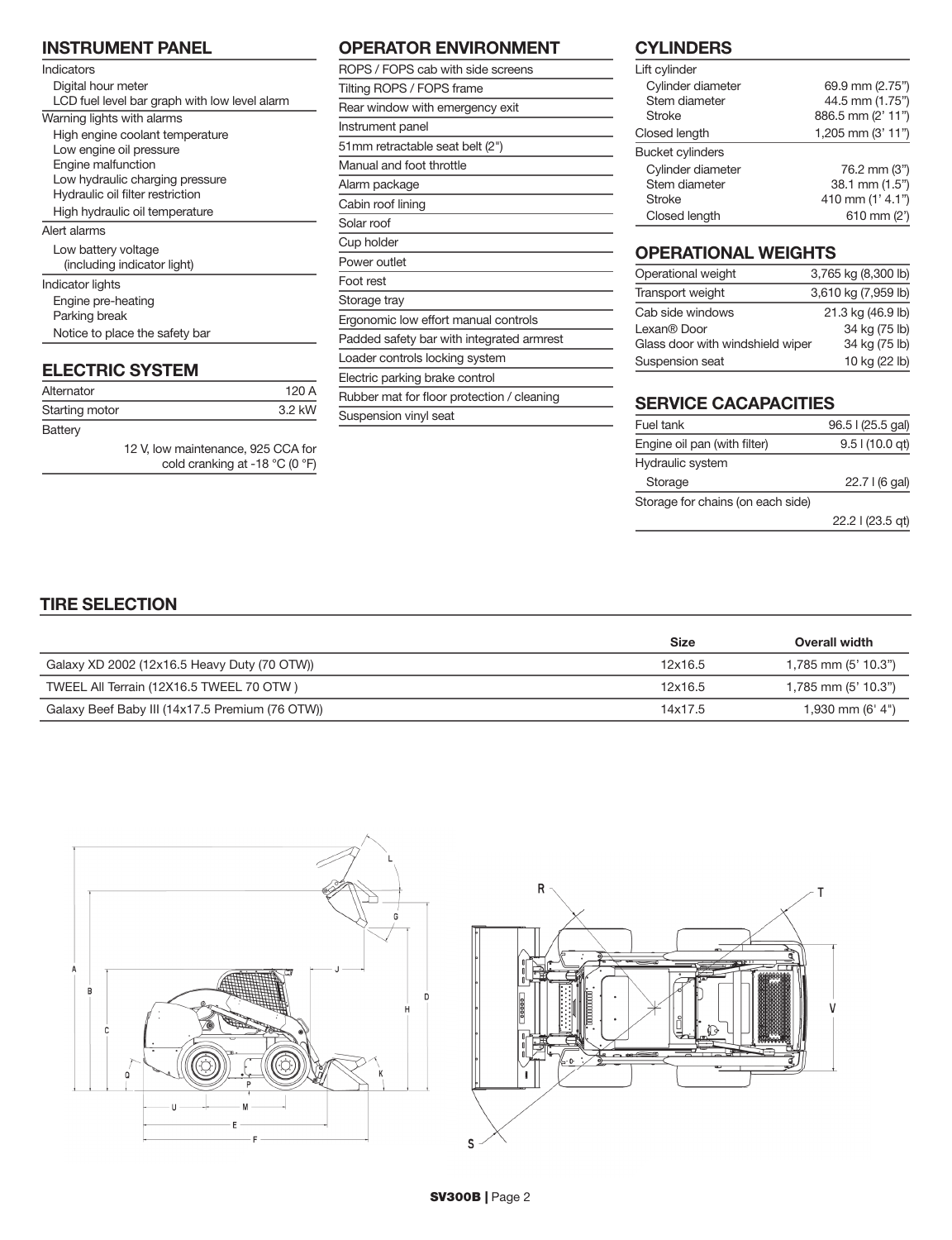## DIMENSIONS

| A. Total operational height                                  |                          |
|--------------------------------------------------------------|--------------------------|
| With foundry bucket                                          | 4.07 m $(13' 4")$        |
| With low profile extended bucket                             | 4.30 m $(14' 1")$        |
| Height up to:                                                |                          |
| <b>B.</b> Bucket hinge pin                                   | 3.30 m (10' 10")         |
| <b>C.</b> Cabin top                                          | $2.00$ m (6' 6.7")       |
| <b>D.</b> Leveled bucket bottom with fully raised loader arm | $3.04$ m (10' 0")        |
| Total length:                                                |                          |
| <b>E.</b> Without accessories, with coupling device          | 2.99 m (9' 10")          |
| F. With foundry bucket at ground level                       | $3.60$ m $(11'$ $9.7'')$ |
| With low-profile extended bucket at ground level             | 3.84 m $(12' 7")$        |
| G. Dump angle at maximum height                              | $53.5^\circ$             |
| H. Dump height - fully raised loader arm                     |                          |
| With foundry bucket                                          | 2.63 m $(8' 7.5'')$      |
| With low profile extended bucket                             | $2.47$ m $(8' 1")$       |
| J. Reach - fully raised loader arm                           | $0.84$ m $(2' 9'')$      |
| Attachment maximum retraction angle:                         |                          |
| K. Bucket at ground level                                    | $35^\circ$               |
| L. Bucket at maximum height                                  | $86^{\circ}$             |
| M. Wheelbase                                                 | 1.32 m $(4' 4'')$        |
| <b>P.</b> Ground clearance (bottom of protection plate)      | $0.20$ m $(7.8")$        |
| Q. Output angle                                              | $23.5^\circ$             |
| Front turning radius:                                        |                          |
| <b>R.</b> Without the bucket                                 | 1.42 m $(4' 8")$         |
| S. With foundry / excavation bucket at ground level          | $2.14$ m $(7' 0")$       |
| With low-profile extended bucket at ground level             | $2.35$ m (7' 8.5")       |
| <b>T.</b> Rear turning radius                                | 1.79 m (5' 10.5")        |
| <b>U.</b> Rear axle to bumper                                | 1.03 m $(3' 4.5'')$      |
| V. Machine gauge, measure between the wheel centers          | 1.45 m $(4' 9'')$        |
|                                                              |                          |

## **SPECIFICATIONS**

| Operational load<br>with optional counterweight | 1,364 kg (3,000 lb)<br>1,451 kg (3,200 lb) |
|-------------------------------------------------|--------------------------------------------|
| Dump load                                       | 2,727 kg (6,000 lb)                        |
| with optional counterweight                     | 2,903 kg (6,400 lb)                        |
| Tear force                                      |                                            |
| Lifting arm                                     | 25.5 kN (5,730 lbf)                        |
| <b>Bucket</b>                                   | 33.7 kN (7,570 lbf)                        |
| Cycle times (in seconds)                        |                                            |
| To raise arms                                   | 4.8                                        |
| To lower arms                                   | 2.8                                        |
| To unload attachment                            | 2.7                                        |
| To retract attachment                           | 2.0                                        |

## OPTIONAL BUCKETS

| Type                 | Width m (in) | Weight kg (lb) | Heaped capacity $m^3$ (yd <sup>3</sup> ) |
|----------------------|--------------|----------------|------------------------------------------|
| Foundry / excavation | 1,83(72)     | 190 (420)      | 0,46(0,60)                               |
| Extended low profile | 1,83 (72)    | 232 (510)      | 0,50(0,65)                               |
|                      | 1,98 (78)    | 245 (540)      | 0,54(0,71)                               |
|                      | 2,13(84)     | 262 (575)      | 0,58(0,76)                               |
| Heavy Duty           | 1,83 (72)    | 230 (510)      | 0,40(0,52)                               |